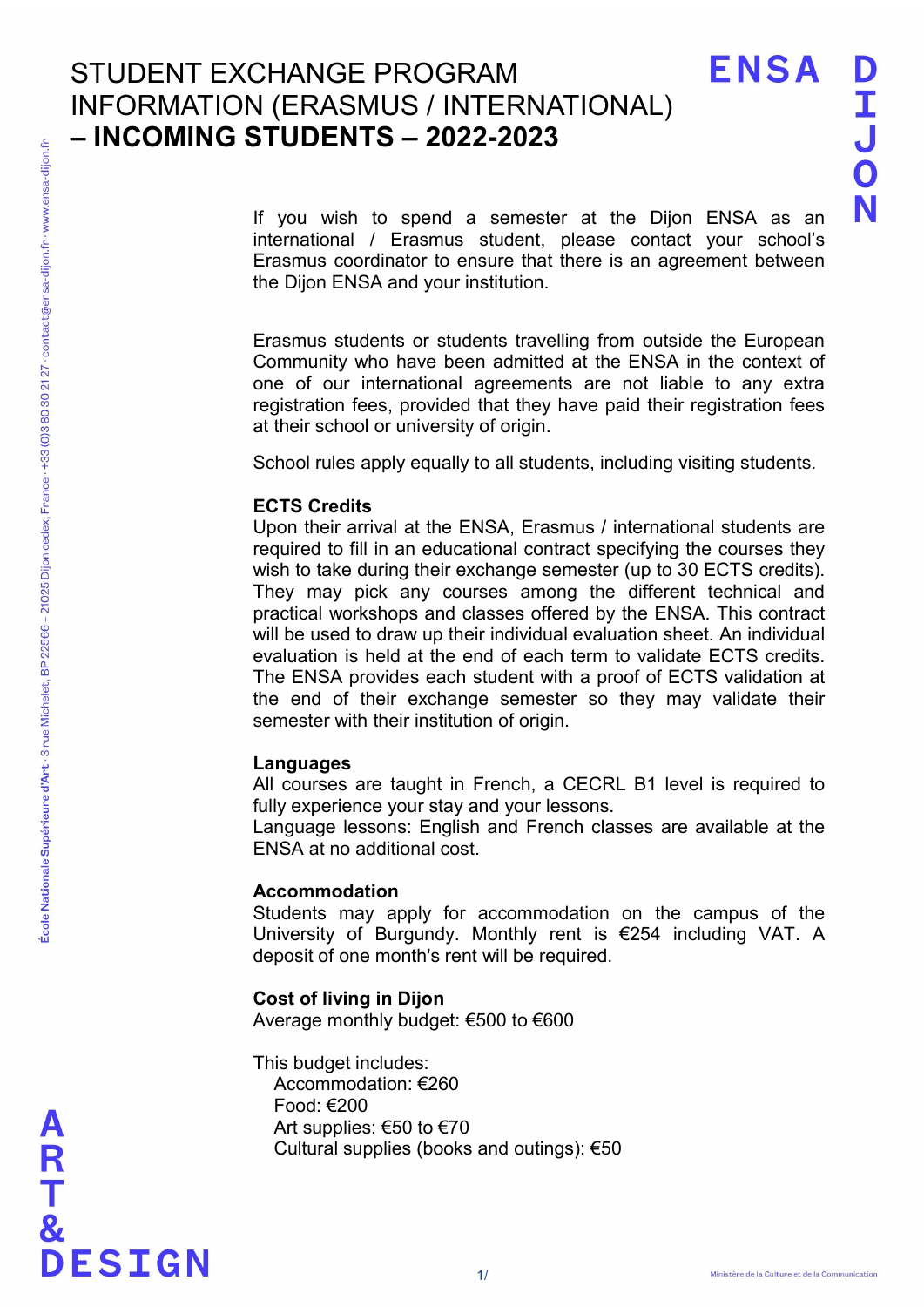**ENSA** 

Transportation: €40 (a monthly bus-tram card costs €30, a return TGV ticket to Paris costs €50 for students under 25 years of age in possessions of a €49/year discount card).

# Deadline for admission

All fully completed documents should be signed by your institutional coordinator and reach us before May 15, 2022 for applications to attend the spring semester at the ENSA (October 2022-January 2023).

Candidates may apply to attend the autumn semester (January 2023-June 2023) or to spend a full academic year at the ENSA. Application documents should reach us before November 8, 2022.

#### Required Documents

Application form (PDF, 51.6 ko) Portfolio (digital only) Cover letter with study plan Curriculum Vitae 1 ID photo Dossier to be sent exclusively by email : international.studies@ensa-dijon.fr

### **Contact**

Emmanuel MONNIER – Head of studies and international relations ENSA Dijon Phone +33 380 30 23 85 international.studies@ensa-dijon.fr

Pauline DIONNE – International relations manager ENSA Dijon Phone +33 380 30 92 98 international.studies@ensa-dijon.fr

#### Institution Name & address

ENSA –Ecole Nationale Supérieur d'Art de Dijon 3 rue Michelet BP 22566 21025 DIJON cedex Erasmus code : F DIJON 13 Pic : 949313102

Available courses https://ensa-dijon.fr/nos-etudes/programme/?lang=en

Course catalogue and incoming mobility guide http://www.ensa-dijon.fr/nous-rejoindre/international-students/

&<br>DESIGN